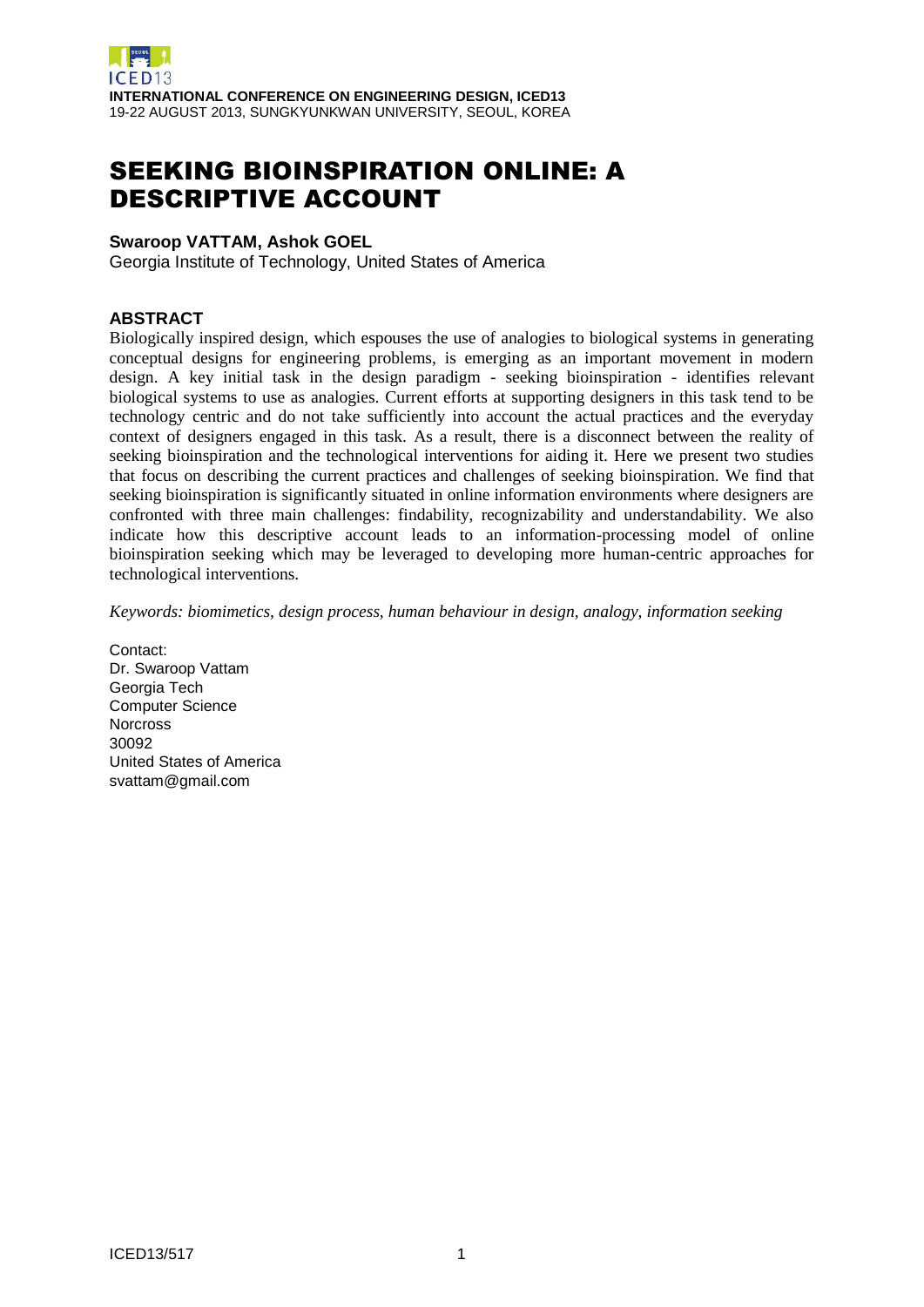## 1 INTRODUCTION

Biologically inspired design (Benyus, 1997; Vincent & Mann, 2002; Yen & Weissburg, 2007; Chakrabarti & Shu 2010; Shu *et al.* 2011) espouses the use of analogies to biological systems in generating conceptual designs for engineering problems. Pulled by the growing need for environmentally sustainable design and pushed by the desire for creativity and innovation in design, biologically inspired design is emerging as an important movement in modern design. Recent examples emerging from this design paradigm include Velcro (inspired by the attachment mechanism of burr seeds; Simonton 2004), a new class of adhesives (inspired by attachment mechanism of gecko feet; Lee, Lee & Messersmith 2007), and next generation wind turbine technology (inspired by the structure of flippers of humpback whales; Fish & Battle 1995; Ashley 2004).

Yet, the practice of biologically inspired design at present is largely *ad hoc* with no well-established communities of practice. Best practices, design methodologies, pedagogical techniques, and interactive tools for systematic transfer of knowledge from biology to engineering remain under-researched. The flow of ideas, concepts, and principles from biology to engineering is mostly incidental or solutionbased. Incidental flow here means that the origin of the biological source of inspiration is either serendipitous or happens through *ad hoc* associations between biologists and engineers. In solutionbased design, the design process starts from solutions rather than other way around: it begins with a biological source and looks for engineering problems to which the solution may be applicable (Helms, Vattam & Goel 2009).

As the biologically inspired design movement gains momentum, increasing numbers of engineering designers are beginning to take an interest in the paradigm. However, engineering designers are more likely to proactively look for biological sources of inspiration for their design problems rather than start with a biological source or wait for serendipitous encounters with biology. This shifts the emphasis from solution-based to problem-driven biologically inspired design.

Problem-driven biologically inspired design is a complex activity that encompasses many challenging tasks. In this paper, we focus on a key initial task of biologically inspired designing, namely, *seeking bioinspiration*. Given a target design problem, the task of seeking bioinspiration involves finding relevant biological systems that can act as useful analogies. A biological system is considered relevant if the application of the knowledge of its workings can lead to a potentially novel and useful solution to the target design problem. The importance of this task for biologically inspired design cannot be overstated: the design outcomes of biologically inspired design are strongly dependent on the biological systems that are discovered as sources of inspiration.

Although engineering designers may be experts in their engineering disciplines, most designers are not experts in biology. There are millions of species of biological organisms (Mora *et al.* 2011). If one takes into account different levels of organization of biological organisms like the molecular-, cellular- , organ-, and ecosystem-levels, then the estimated number of biological systems may increase by more than an order of magnitude. However, engineering designers typically are not fully familiar with the scope and richness of biology. Most of them may be aware of only a tiny fraction of the vast space of biological systems that can be drawn upon in order to develop design solutions. The near limitless availability of biological systems to draw upon coupled with engineering designers' lack of knowledge of the vast space of biological systems makes seeking bioinspiration a challenging task.

We need to better understand the information needs of engineering designers in order to systematize biologically inspired design. The question then becomes: How do engineering designers in fact find relevant systems from the vast space of available biological systems that belong to a completely different and mostly unfamiliar domain? Currently, there are a number of technology-building efforts to help designers find their biological sources of inspiration, including web portals and organize databases (e.g., www.asknature.org; http://dilab.cc.gatech.edu/dane/), information retrieval tools based on natural language (e.g., Chiu & Shu 2007) and engineering-to-biology thesauri to facilitate this retrieval (e.g., Nagel, Stone & McAdams 2010), and digital libraries that capture knowledge of biological and technological systems in a formal language and use navigation techniques to connect the two domains (e.g., Chakrabarti *et al.* 2005; Goel *et al.* 2012). However, the basic question about how do engineering designers in fact find relevant biological systems has not been studied in its own right. As a result, current technology-centric efforts to aid the practice of biologically inspired design are driven largely by trial and error. In this paper, we present two *in situ* studies of designers engaged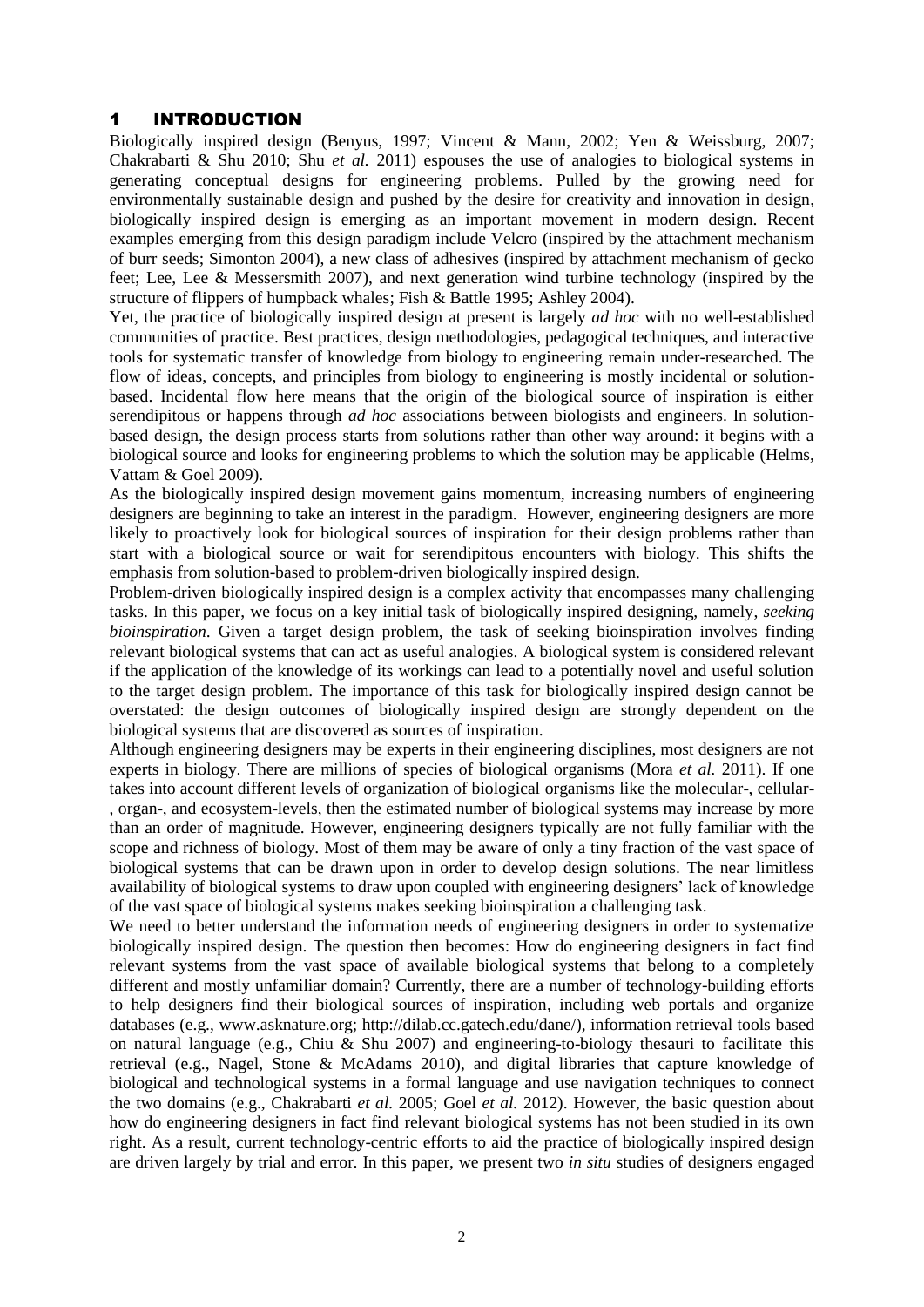in biologically inspired design that aims to bridge this gap, and provide a foundation for developing a more human-centric, data-driven approach to aiding biologically inspired design.

## 2 THE CONTEXT OF THE STUDIES

We conducted the two *in situ* studies of designers in the context of a Georgia Tech senior-level course on biologically inspired design (ME/ISyE/MSE/PTFe/BIOL 4740) in Fall 2006 and Fall 2008 respectively. This interdisciplinary project-based course is offered in the Fall semester of every year, and typically is taught jointly by biology and engineering faculty. Yen *et al.* (2011) provide details of the teaching and learning in the course.

The most important element of ME/ISyE/MSE/PTFe/BIOL 4740 for us is the semester-long design project. Each design project groups an interdisciplinary team of 4-6 designers together based on similar interests. It is ensured that each team has at least one designer with a biology background and a few from different engineering disciplines. Each team identifies a problem that can be addressed by a biologically inspired solution, explores a number of solution alternatives, and develops a conceptual design solution based on one or more biological sources of inspiration. All teams present their conceptual designs during the last two weeks of class and submit a final design report.

# 3 THE METHODOLOGY OF THE STUDIES

In this section we briefly describe our methodology for data collection and analysis in the two studies. Vattam (2012) describes the studies, the data, and the methodology in detail.

## **3.1 Fall 2006 study**

In Fall 2006, ME/ISyE/MSE/PTFe/BIOL 4740 attracted 45 students, 41 of whom were seniors. The class was composed of 6 biologists, 25 biomedical engineers, 7 mechanical engineers, 3 industrial engineers, and 4 from other majors. Most students, although new to biologically inspired design, had previous design experience. Out of the 45 students, at least 32 had taken a course in design and/or participated in design projects as part of their undergraduate education. The students were grouped into nine design teams, resulting in nine biologically inspired design projects by the end of this term.

In the Fall 2006 study (Vattam, Helms & Goel, 2007), we adopted an observational approach. Two researchers, including the first author of this paper (Vattam), externally observed participant activities both inside and outside the classroom setting. Inside the classroom, we attended all classroom sessions that included lectures, individual and group "found object" exercises, presentation and critiquing of design ideas, discussion of practical challenges of engaging in bio-inspired design, in-class team design meetings, and formal presentations after completing different milestones in the project, etc. Outside the classroom, we attended many design meetings of various teams. During these meetings we were able to observe the interactions among members of the design teams. We were also able to observe and document various kinds of external representations (e.g., diagrams, equations, graphs) that were created and propagated by various design teams throughout the design episode. Both researchers kept detailed field notes on their observations.

We also collected all the work products generated by all the nine design teams. After each milestone in the design projects (e.g., problem definition, biological search, initial design, or design analysis), design teams were required to submit a document detailing their accomplishments leading up to that milestone. These documents gave us snapshots in the progression of the design over the semester-long duration. The final design report, which captured different aspects of their finished design, also provided another data point for our analysis. We also collected the materials that were used to make formal presentations to the class.

The design idea journals maintained by each team member in the design teams was another source of data. As part of the course requirement, all participants were asked to maintain a free-form journal in which they were required to not only externalize their design thoughts and the biological systems they encountered, but also reflect on the design process and the activities they were undertaking. In order to motivate students to make effective use of the journal, it was collected and evaluated by the instructor every week from a small set of randomly selected students. At the end of the term, the idea journals from all the participants were collected by the instructor, which were subsequently shared with the researchers. To sum up, the data for this study mainly came from three important sources: 1) direct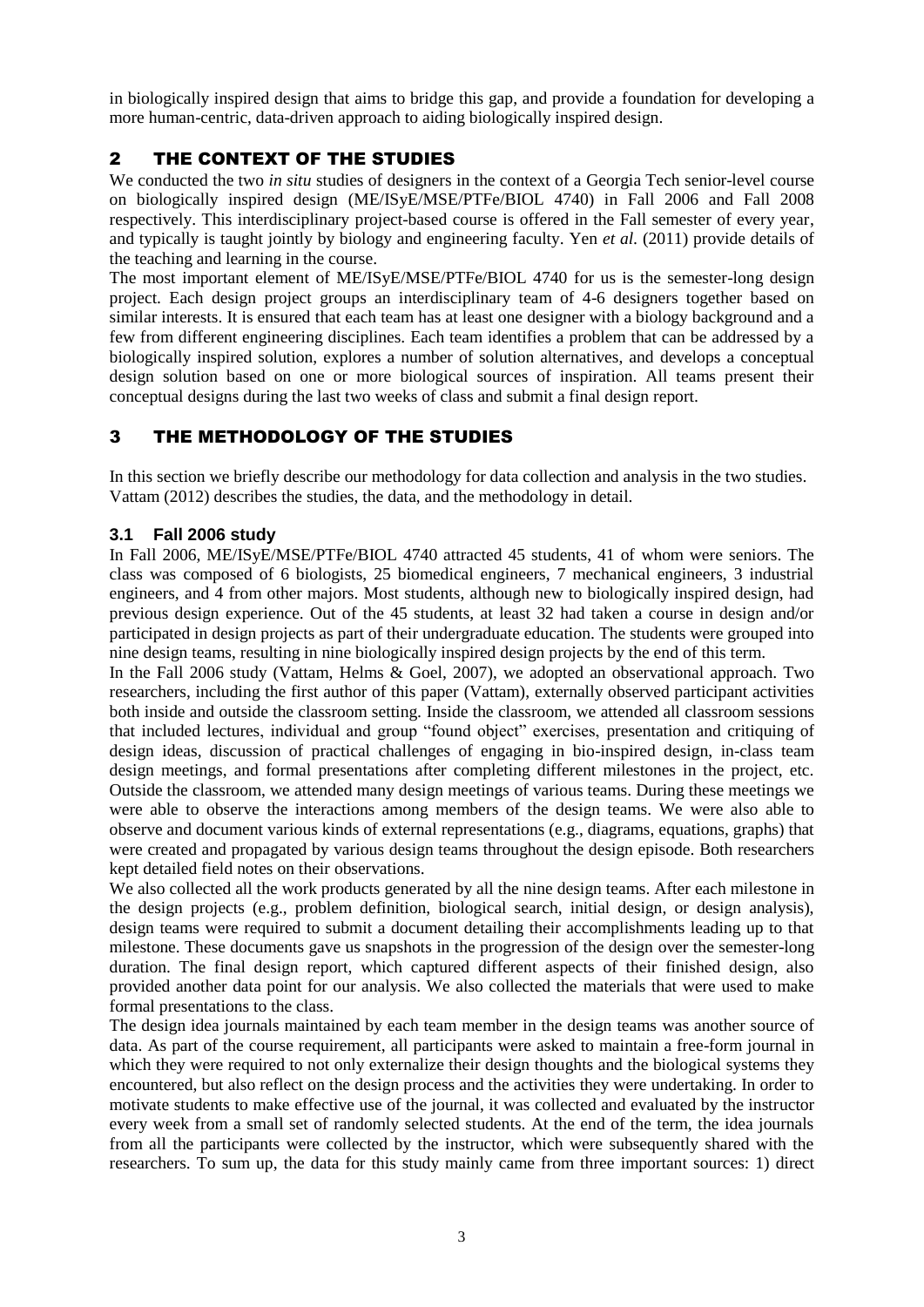observations of two researchers captured in field notes, 2) work products produced by design teams, and 3) idea journals maintained by individual design team members.

## **3.2 Fall 2008 study**

In Fall 2008, the ME/ISyE/MSE/PTFe/BIOL 4740 course attracted 43 students. The class was composed of 16 biologists, 2 biomedical engineers, 10 mechanical engineers, 7 industrial engineers, and 6 material science engineers, and 2 from other majors. In 2008, students were grouped into eight design teams, resulting in eight design projects by the end of the term.

In the Fall 2008 study (Vattam, Helms & Goel 2010), we adopted a *participatory case study* (Reilly 2010) approach. After the Fall 2006 study we realized that we were not getting enough fine-grained data and that a significant amount of work on seeking bioinspiration was happening in contexts that we were unable to observe (e.g., at the participants' homes). Therefore, the first author of this paper (Vattam) registered for the course and participated in the biologically inspired design projects like all other students. With full participation, the researcher became an integral part of a design team and obtained not only firsthand experience with bioinspiration seeking, but also a chance to closely interact with and understand the experiences of fellow team members who were also engaged in this task. While in the Fall 2006 study we got a bird's-eye view of all the nine design projects, in Fall 2008 we got a much more detailed view of one team's activities.

When the design teams were formed during the initial stages of this course, the researcher became part of a design team called FORO. Upon joining this team, the other team members were made known about the study and their consent was obtained. Precautions were taken to ensure that their participation in this study did not impact or influence their grades in any way.

In terms of data, the participant researcher maintained a field note journal where he noted his observations. His notes included observations of: 1) student-instructor and student-student interactions inside the classroom, 2) team interactions inside the classroom, and 3) team interactions outside the classroom, mostly restricted to design team meetings. With regard to team interactions, he recorded the thoughts expressed by members during the team meetings, the concepts that were discussed, the ideas that were thrashed out, the external representations that were constructed (e.g., diagrams on the white boards), etc. Additionally, he noted his own bioinspiration seeking experiences like the keywords that were used, the results that information environments returned, the problems that he faced, how long it took him to find information sources, etc. Then he discussed some of the issues that he faced with his team members and noted their reflections on those issues in the field journal. All electronic communication between team members was yet another source of data.

Similar to the earlier Fall 2006 study, each team member of FORO design team maintained his or her own idea journal, which provided another source of data. Also similar to the Fall 2006 study, we collected all the work products generated by team FORO as well as the final design report.

## **3.3 Data analysis**

The general data analysis strategy used in these studies was development of case descriptions (Eisenhardt 1989; Yin 2009). This qualitative analytic strategy involves developing a descriptive framework for organizing and presenting the data from a study. It is considered an alternative to the approach of starting with theoretical propositions; it is applicable to situations when researchers collect data without having settled on an initial set of research propositions. In Fall 2006, we observed nine design teams and hence we developed nine high-level case descriptions. In Fall 2008, we observed and participated in one design project and hence we developed one very detailed and rich case description. All these case descriptions can be found in Vattam (2012).

This general qualitative analytic approach was operationalized using more specific analytic techniques like time-series analysis, and cross-case synthesis. The guidelines for time-series analysis suggest tracing, in detail, the salient events that occur over time (Yin 2009). In this case, the events within individual design teams related to design information processing were traced from the project beginning to the end in order to develop design trajectories. These events could have had its origins either in direct observations or in observations gleaned from work products and idea journals or both.

Cross-case synthesis (Yin 2009) is an analytical technique that applies to situations where more than one case descriptions are developed, aggregating findings across multiple individual cases. Cross-case synthesis is usually performed when the individual case studies have previously been conducted as independent research studies (authored by different researchers). But it can also be performed when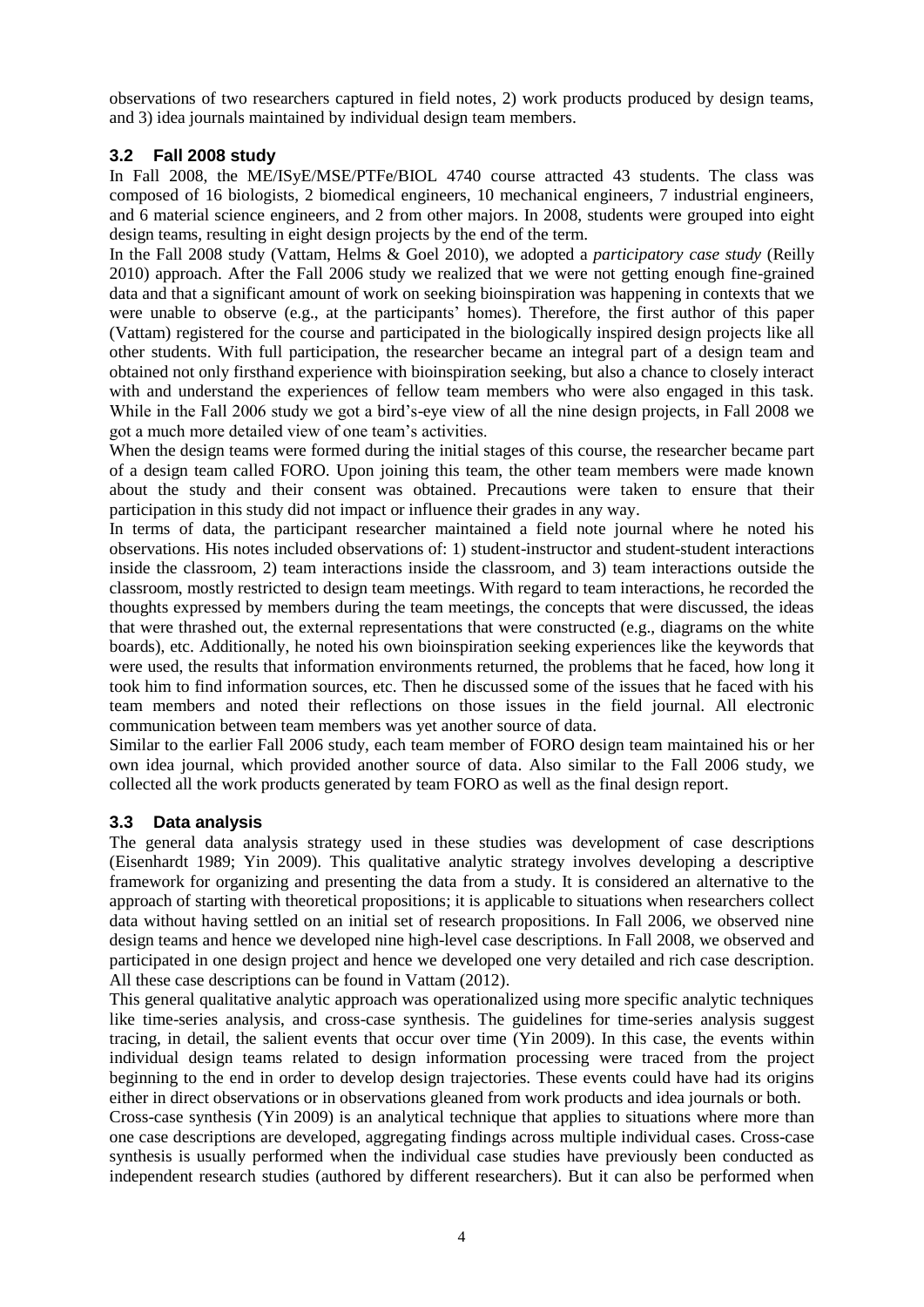multiple case studies are predesigned as part of the same research study. Cross-case synthesis is considered to yield more robust findings rather than findings obtained from a single case description.

## 4 FINDINGS FROM OUR STUDY

In this section, we briefly describe the main findings from the two studies. Vattam (2012) describes the findings in detail.

## **4.1 Cross-domain and compound analogies**

Biologically inspired engineering design by definition is based on cross-domain analogies from biology to engineering. Our case descriptions further show that a single design solution may sometimes require multiple biological sources of inspiration (Vattam, Helms & Goel 2008). One single biological source was not always available to help solve a target design problem in its entirety. In such cases, the design solution was generated in a piecemeal or modular fashion by composing the resultants of multiple analogies to smaller sub-problems, while the target design problem evolved with each application of an analogy. This implies that the act of actively seeking bioinspiration is not a onetime exercise in a given design episode. In the Fall 2006 study, 6 out of 9 (66%) design solutions were generated by composing the results of multiple cross-domain analogies. Similarly, in the following year (Fall 2007), 4 out of 10 (40%) of the design solutions were compound solutions.

One implication of such cases of compound biologically inspired design situations is that a single design episode requires multiple undertakings of the task of seeking bioinspiration. Due to this any improvements in giving support to designers accomplish this task can have a multiplier effect, resulting in greater payoff for designers.

#### **4.2 Online search for cross-domain analogies.**

Designers searched online for biological information about systems that are analogous to the target design. Based on our observations, this was one of the predominant approaches for finding biological sources of inspiration. Designers reported using a range of online information environments to seek information resources about biological systems. These included: 1) online information environments that provided access to scholarly biology articles like Web of Science, Google Scholar, ScienceDirect, etc., 2) online encyclopedic websites like Wikipedia, 3) popular life sciences blog sites like Biology Blog, 4) biomimicry databases like AskNature, and 5) general web search engines like Google. But the most frequently used environments were the ones that provided access to scholarly biology literature like Web of Science and Google Scholar. Biology articles, both scholarly and otherwise, were the predominant types of media or information resources consumed during the process of online bioinspiration seeking.

## **4.3 Strategies for online search for cross-domain analogies**

The target problem and the sources of inspiration in biologically inspired design are situated in different domains. If cues from the target problem alone are employed during search, then designers are likely to find information resources that belong to the engineering domain rather than biology. We observed several strategies used by designers in order to bridge the engineering-biology divide.

The first strategy was to "biologize" the problem. Biologizing the problem involved redefining the problem by taking the key concepts in the design problem and substituting them with similar biological concepts. Then the concepts from the biologized problem were used as cues in order to search for biological systems. For instance, in one of the projects, the concept of a light-emitting material that resisted drowned illumination in sunlight was biologized to organisms producing iridescent colors in the presence of sunlight. Then the concept of iridescence was used to find biological systems that had this feature. Although this process of biologizing the problem was observed in all the design projects, it remains a black box: there were no explicit rules for how to do this, but relied on the tacit knowledge of designers. The other strategies that were used are shown in Table 1.

It should be noted that the core of the strategies in Table 1 involve using certain abstractions to bridge the domain of technology and the domain of biology. These abstractions include *functions* (e.g., strategies like biologizing, inverse functions, multi-functionality involves abstracting and/or transforming the functions), *operating environment* (e.g., the strategy of champion adapters), *mechanisms/physical principles* (e.g., the strategy of variation within solution family involves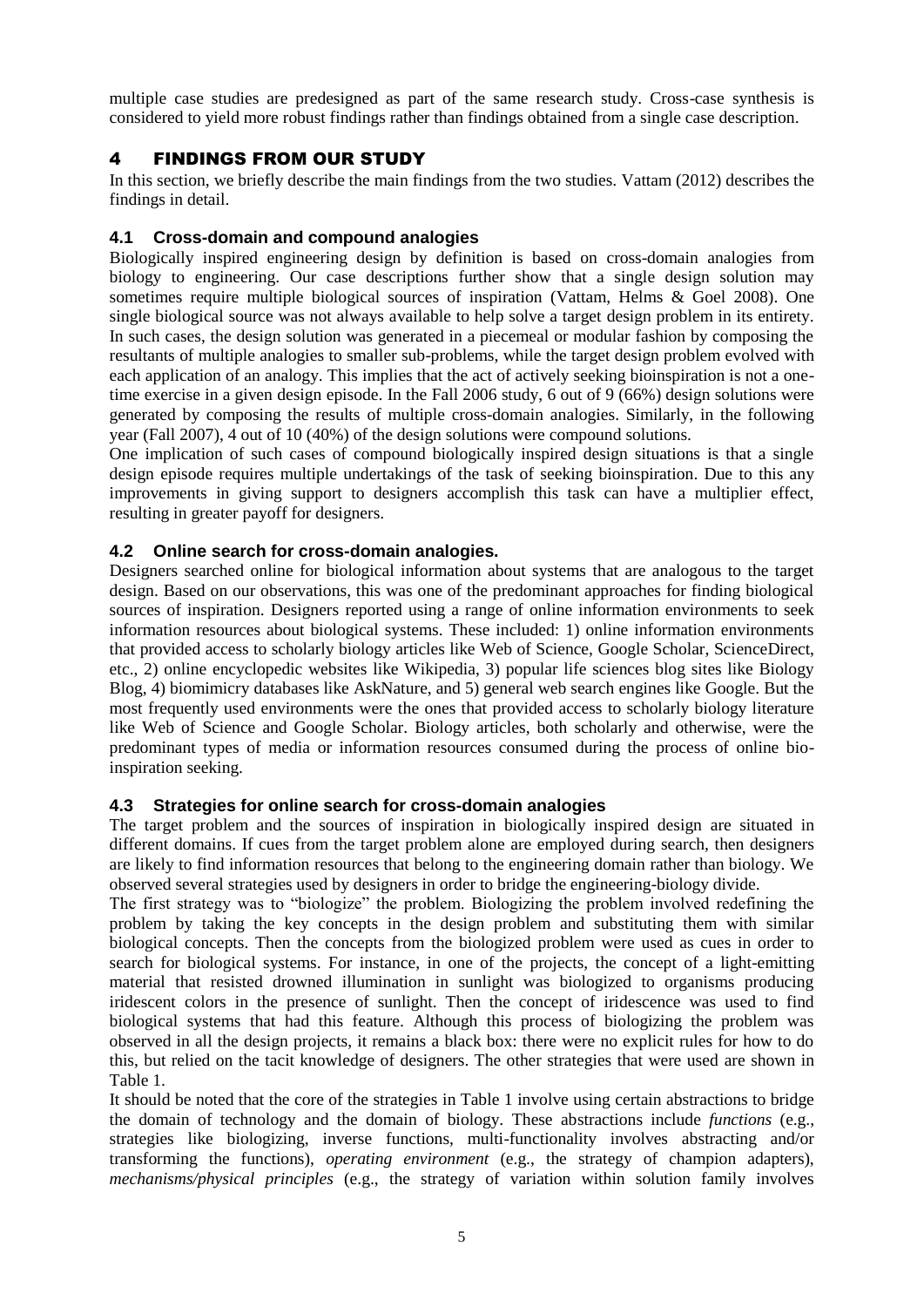similarity across mechanisms and principles), and *constraints* (e.g., the strategy of changing constraints).

| <b>Strategy</b> | <b>Description</b>                                                          |
|-----------------|-----------------------------------------------------------------------------|
| Change          | If the problem is narrowly defined, such as 'keeping cool', change the      |
| constraints     | constraints to increase the search space, for instance to                   |
|                 | 'thermoregulation'.                                                         |
| Champion        | Find an organism or a system that survives in the most extreme case of      |
| adapters        | the problem being explored. For instance, for 'keeping cool', look for      |
|                 | animals that survive in desert or equatorial climates.                      |
| Variation       | Where multiple organisms have faced and solved the same problem in          |
| within a        | slightly different ways, e.g. bat ears and echolocation, look at the small  |
| solution family | differences in the solutions and identify correlating differences in the    |
|                 | problem space.                                                              |
| Multi-          | Find organisms or systems with single solutions that solve multiple         |
| functionality   | problems simultaneously.                                                    |
| Inverse         | If a particular function is not yielding many biological solutions, inverse |
| functions       | the function. For instance, if the function is 'keeping cool,' look for     |
|                 | organisms that achieve the function 'keeping warm.' In some cases, the      |
|                 | inversed function might yield many potential systems. Learning about        |
|                 | the mechanism for the inverse function can sometimes yield insights into    |
|                 | accomplishing the original function.                                        |

*Table 1. Strategies for seeking bioinspiration*

#### **4.4 Challenges of online bioinspiration seeking**

The online information environments on which designers relied upon did not adequately support the task of online bioinspiration seeking. It took a long time for designers to find their biological sources of inspiration using the online approach (several weeks of searching). Designers complained that the inspiration-seeking process was frustrating because the search process consumed a lot of time but yielded very few articles containing biological systems that were actually useful in addressing their target problem. We also observed that although designers spent a lot of time searching for novel material, in many cases they ended up using biological systems that they were already exposed to during their class lectures because their search process did not yield any new sources. This issue of difficulty of online bioinspiration seeking was exasperated by the fact that, in many cases, designers had to undertake this task multiple times in the course of their design episode due to the use of compound analogies we mentioned above.

Three main difficulties were noted in the process of online analogy seeking for the purpose of finding biological sources of inspiration. These difficulties were encountered irrespective of the type of information environment used and contributed greatly to the inefficiency of the information seeking process, causing designers to experience some degree of tedium and frustration.

The first challenge was the *findability* issue: designers often went for long periods without finding a useful or relevant information resource in the online search process. In other words, the relative frequency of encountering useful information resources in this context was typically very low. This can be contrasted with our everyday online information seeking experiences where we frequently find useful information in response to our information needs and do so with relative ease. Anecdotal evidence for this issue can be found in comments such as these from designers:

*"I really had a lot of trouble completing [the] assignment last night. They really need to come up with a better way for people for looking up information [based] on function. [I] wasted so much time looking everywhere but found only one [article] which is just so-so" "I am not about to give up on aquaporins because it took me a long time to find that damn thing"* 

A rough back-of-the-envelope calculation also suggests that designers spent approximately three person-hours of search time in order to find a single relevant article. Team FORO, consisting of 6 people, collected 39 articles over the 7 week period, where each designer reported spending an average of 2 to 3 hours per week on this task.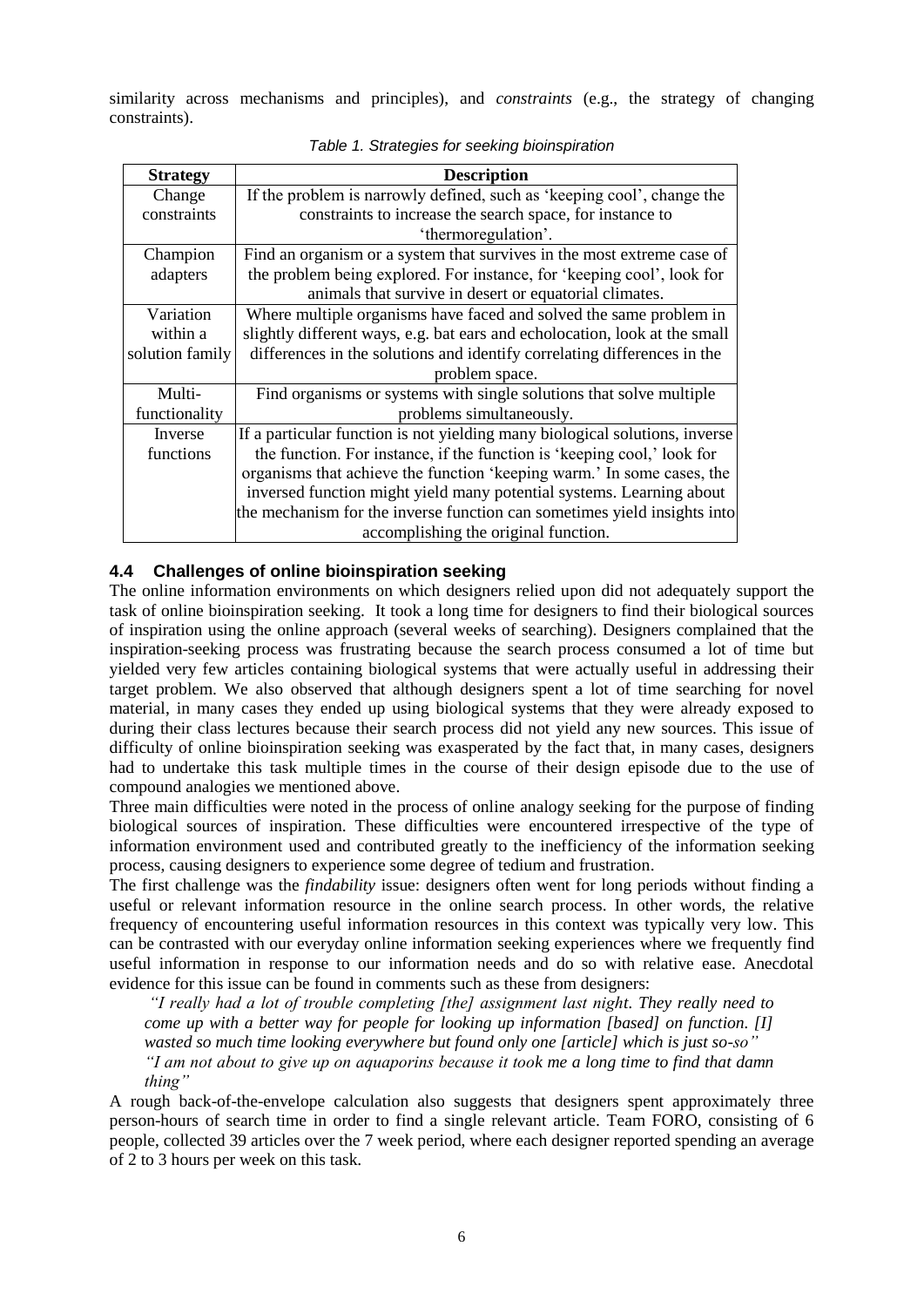The second challenge was the *recognizability* issue: designers were prone to making errors in the judgment about the true utility of information resources that they encountered in the search process. It was noted that in almost all online environments, search queries brought back a ranked list of search results (a set of information resources). One important aspect of the search process was assessing and selecting promising information resources from this list for further consumption. But, this decision had to be made based on *proximal cues* - hyperlinks and pieces of text that are intended to represent the distal information resources.

In many instances, designers picked up on low-utility articles and spent a lot of time and effort trying to understand their contents, only to realize later that they were not actually very useful articles (false positives). In the Fall 2008 study where the researcher maintained notes about his search experiences, 53 instances of false positives were identified. False positives lead to wasted time and effort (resource cost). False positives also have opportunity costs associated with them – by handling less profitable items one loses, in that time, the opportunity to go after more profitable items. Conversely, one can imagine situations where designers might dismiss a resource that they encounter during the search as having low utility even though in actuality it might have contained useful information about a potential biological source (false negatives). Unfortunately, even though such situations are highly probable, it is practically impossible to observe them in the field because the rejected items are not tracked and independently assessed for their true utility. Although false negatives do not have resource cost associated with them, they represent lost opportunities. The resource and opportunity cost of recognition errors, coupled with the fact that there is a tendency among designers to fixate on the biological sources that they find initially, can potentially lead to suboptimal choice of analogies.

The third challenge was the *understandability* issue. Design has its own distinct 'things to know, and ways of knowing them (Cross 1982, p. 221).' However, designers often struggled with 'designerly' ways of coming to know biological systems during the information seeking process. Developing an understanding of the workings of unfamiliar biological systems from the information resources that one encounters is an integral part of the online bioinspiration seeking task. Furthermore, developing the right kind of understanding of these systems is also important – the kind that allows designers to "see" in what ways a biological system is similar or dissimilar to the technology that is being designed and how its mechanisms, strategies, principles, etc., can or cannot be transferred and adapted to solve the target design problem. This highlights the fact that learning and information seeking are inextricably intertwined in the context of the bioinspiration seeking task.

Coming to a reasonably good understanding of systems from online information resources presented one of the biggest challenges for designers (especially for non-biologists in our study). That it was difficult to comprehend biology articles was one of the common complaints that got expressed. This was in part due to the scholarly nature of the articles that were being sought and used. A majority of such articles are produced by experts and for experts in the biology community, whose focus is on communicating what, why, and how the researchers did their work, presenting key data (often in figures, tables, and charts), and discussing the results of their analysis. More importantly, the focus is not always on providing a step-by-step guide to how a biological system works. The level of abstraction at which the targeted biological systems are discussed in these articles are often too detailoriented, obfuscating the "big picture" of their workings. This issue, combined with the technical and domain-specific nature of the vocabulary used, and the implicitness or omission of key concepts required for constructing understanding, hinder the sense-making process and the construction of the kind of mental models of biological systems that are required for the design activity.

One consequence of this difficulty is that the process of sense making itself spawns off new information needs and contributes additional cycles of information seeking. In other words, search cycles can lead to sense making issues, which in turn can lead to more search cycles. This property of information seeking adds to the complexity of online bioinspiration seeking process and can sometimes vastly increase the cost of the process.

## 5 DISCUSSION

In order to explain the identified challenges of online bioinspiration seeking, we have to first model the phenomenon at some level of depth. Biologically inspired design is a kind of analogical design. The task of seeking bioinspiration involves obtaining biological analogues to target design problems. Therefore, the task of seeking bio-inspiration is a kind of analogical retrieval. Current theories of analogical retrieval (Forbus, Gentner & Law 1995; Kolodner 1993; Thagard *et al.* 1990) provide the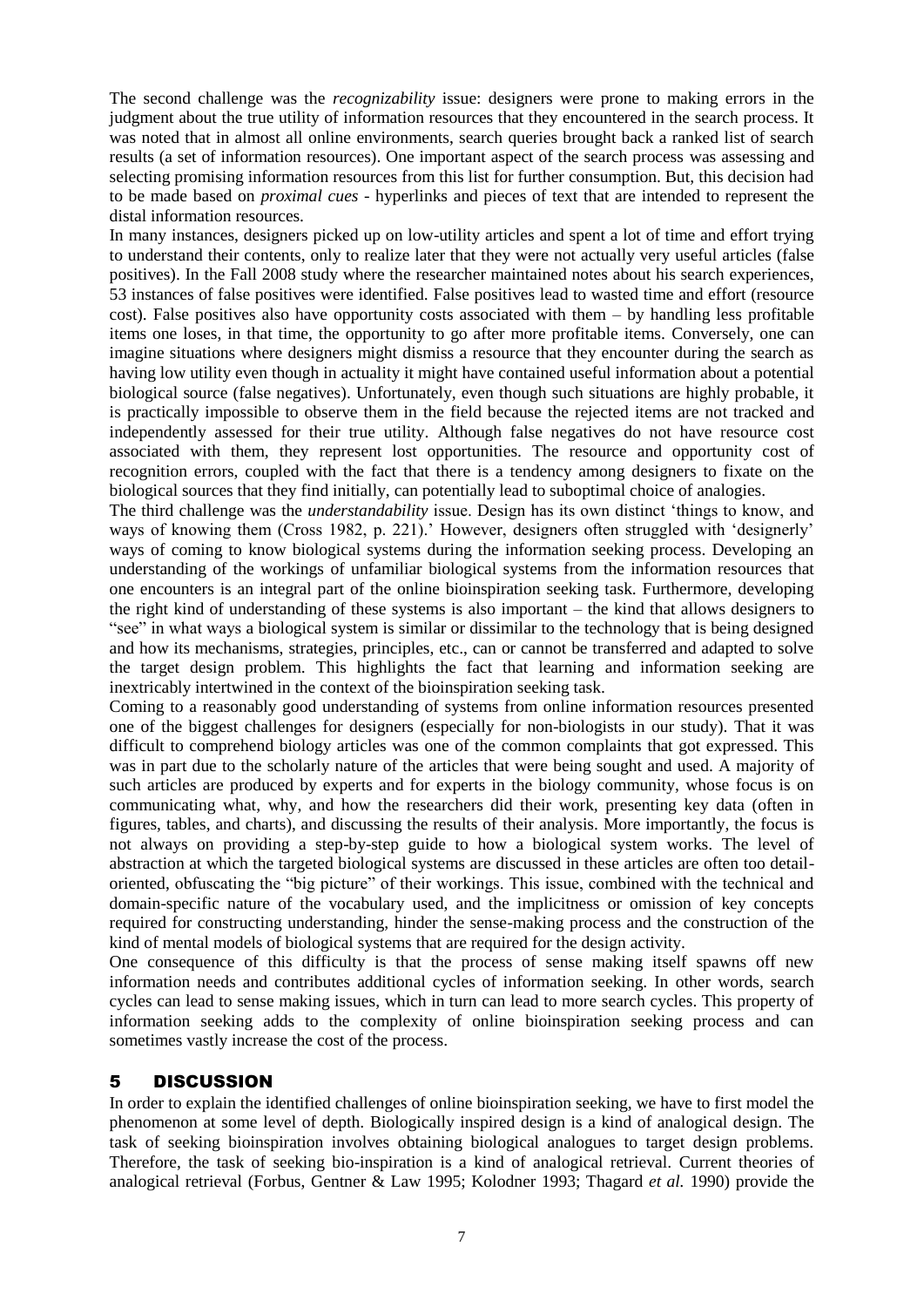first starting point for understanding this phenomenon. However, they are not sufficient. Analogical retrieval has traditionally been portrayed as an internal cognitive process of an individual mind, occurring over the long-term memory, with little room for the external environment in its description. In contrast, online bioinspiration seeking is *situated*, involving the individual, the external information environment, and the interaction between the two. Therefore, we need a new theoretical framework, which not only incorporates elements from traditional theories of analogy, but also includes elements of human-information interaction theory.

We are exploring the development of a theoretical account of online bioinspiration seeking (Vattam 2012). This account combines the theories of *Analogical Retrieval by Constraint Satisfaction (ARCS)* (Thagard *et al.* 1990), and *Information Foraging Theory* (Pirolli 2007). ARCS is conventional model of analogical retrieval which posits that in order to access sources (schemas held in long-term memory) that are considered analogous to a target (a target problem/situation schema held in shortterm memory), the access mechanism should simultaneously consider three constraints: *semantic similarity* (the overlap in terms of the number of similar concepts between the target and potential sources), *structural similarity* (the overlap in terms of the higher-order relationships between the target and potential sources), and *pragmatic similarity* (the overlap in terms of the relative weightage given to overlapping functions between the target and potential sources). It is these three pressures acting simultaneously that distinguish analogical retrieval from other kinds of information access mechanisms.

Information foraging theory (Pirolli 2007) was developed to explain the general information seeking behavior of people in online information environments. According to this framework, information seeking in online environments is analogous to how animals forage for food in their natural environments. Similar to their animal counterparts, this theory posits that information seekers navigate from one *information region* to another in an information environment that is inherently patchy in nature, from one *information patch* to another within a region, and use *information scent* to guide this navigation process. Furthermore, this theory has also demonstrated that information seekers adapt their behavior to the structure of information environment in which they operate such that the system as a whole (comprising of the information seeker, the information environment, and the interactions between the two) tries to maximize the ratio of expected value of the knowledge gained to the total cost of interaction.

The model of bioinspiration seeking we are developing takes the general model of information foraging and specializes it to situations where the information seeker is seeking source analogues for target problems or situations. This is done by introducing the notion of the three pressures of analogical retrieval (from the ARCS model) into the general model of information foraging. We believe that such deep understanding of the biologically inspired design practice is more likely to lead to interactive technologies useful for supporting the paradigm. Thus, we are using our model of bioinspiration seeking as the basis for developing an interactive tool called *Biologue* for supporting the practice of seeking bioinspiration (Vattam & Goel 2011).

## 6 CONCLUSION

We know that design in general is situated in the external world, (Cross 1982; Schon 1983). Schon (1992), for example, describes designing as a reflective conversation of the designer with the materials of the design situation, where the materials of a design situation include not only physical materials and prototypes but also design artifacts such as documents and drawings. More recently, Kulinsky & Gero (2001) have pointed out that analogies in design too are situated in the external world. Thus, it should not be a big surprise that biologically inspired design is situated in the external world. Yet, the situatedness of biologically inspired design has so far received little attention in the design literature.

Our studies of biologically inspired design practice indicate that the task of seeking bioinspiration is situated in online information environments, i.e., the task of finding biological analogies relevant to an engineering design problem entails accessing information about biological analogies from the Web and the generation of a design concept is mediated by the information accessed from the Web. Our studies also suggest that the online information environments on which engineering designers rely upon do not adequately support the task of seeking bioinspiration. Thus, in spite of having online access to vast amounts of biological information, designers often struggle to find the biological analogies relevant to their design problems. The reliance on online information environments coupled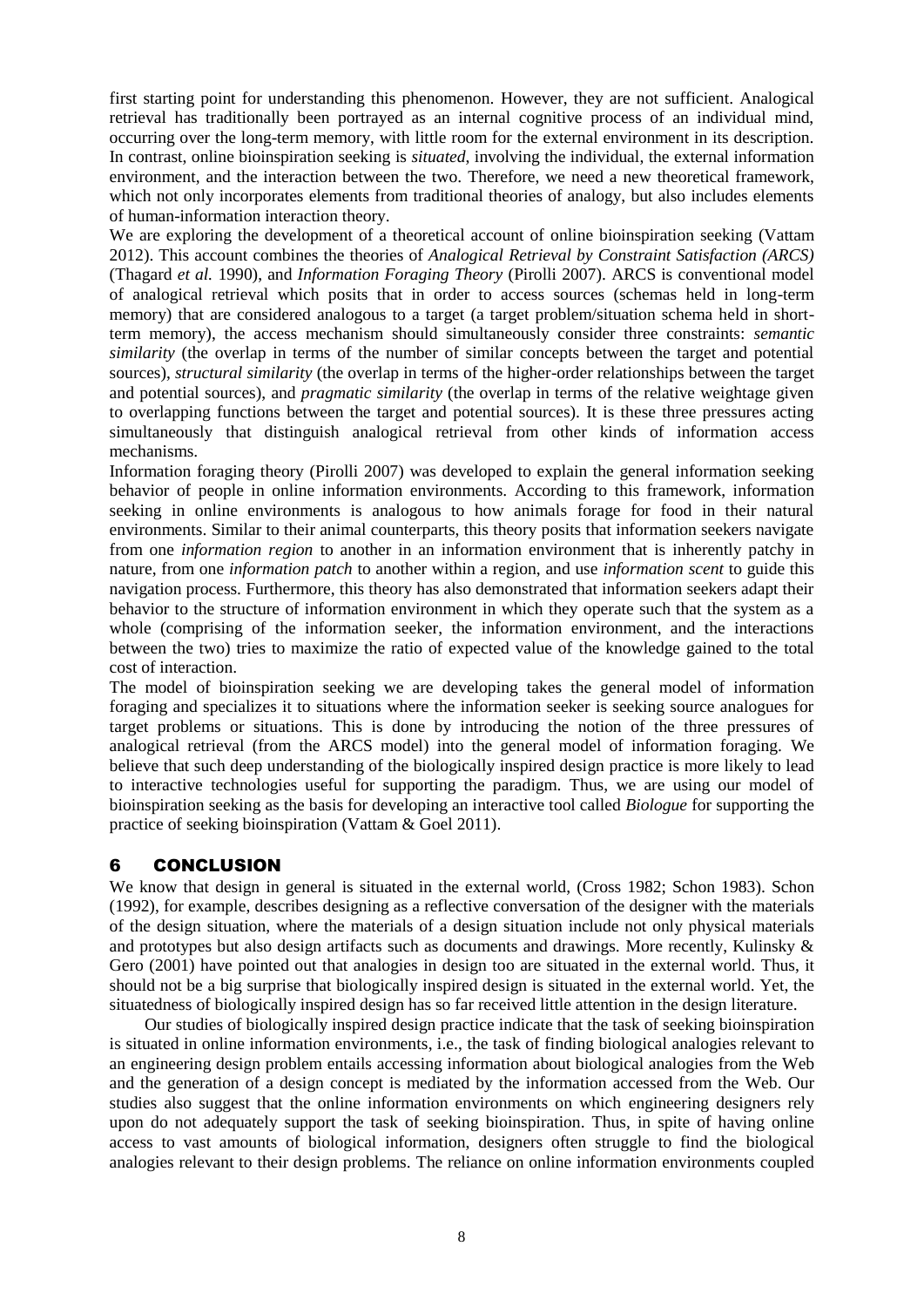with the lack of adequate support in those environments makes the intellectually challenging task of seeking bioinspiration even more difficult to achieve.

In particular, our studies identify three related, distinct, and major difficulties with seeking bioinspiration online: (i) *findability:* finding biological analogies relevant to a design problem is difficult because of the cross-domain nature of the analogies and the lack of a vocabulary that can act as a bridge between biology and engineering; (ii) *recognizability*: even when a biological system that may potentially act as the source of analogy is somehow found, recognizing the relevance and usefulness of the analogy is difficult; and (iii) *understandability:* even when a biological system is somehow recognized as being relevant, understanding the biology article that describes the biological system in detail is difficult because engineering designers typically are not experts at biology. Although our *in situ* studies were conducted in the context of a classroom environment, we posit that these cognitive challenges are quite general: the same challenges are likely to occur in actual practice of biologically inspired design because although practicing designers are experts in their own domain, they are likely to be novices in biology.

Biologically inspired design is an important emerging movement in modern engineering design. Thus, there is a major push in engineering design to develop interactive tools for supporting the task of seeking bioinspiration. However, *in situ* research of how designers actually seek bioinspiration is practically nonexistent. As a result, there exists a gap between our understanding of the biologically inspired design practice and our technology-building efforts for aiding the practice: "what is" has failed to inform "what ought to be." Symptomatic of this gap, current technology-building efforts tend to be technology-centric whose design and development are trial and error-driven. The studies presented in this paper aim to bridge this gap and provide a foundation for developing more humancentric, theory-driven approach to developing information systems for supporting the practice of biologically inspired design.

## **ACKNOWLEDGEMENTS**

We are grateful to the instructors and students of the ME/ISyE/MSE/BME/BIOL 4740 class in 2006 and 2008, especially Professor Jeannette Yen, the main coordinator and instructor of the course. We are grateful also to our colleagues Michael Helms and Bryan Wiltgen for many discussions about this work. We thank the US National Science Foundation for its support of this research through a CreativeIT Grant (#0855916) entitled "Computational Tools for Enhancing Creativity in Biologically Inspired Engineering Design" and a TUES Grant (#1022778) grant "Biologically Inspired Design: A Novel Biology-Engineering Curriculum."

#### **REFERENCES**

Ashley, S. (2004) Bumpy flying. Scalloped flippers of whales could reshape wings. *Scientific American*, Vol. 291, No. 2, pp.18-20.

Benyus, J. (1997). *Biomimicry: Innovation Inspired by Nature*. New York: William Morrow.

Chakrabarti, A., Sarkar, P., Leelavathamma, B., & Nataraju, B.S. (2005). A functional representation for aiding biomimetic and artificial inspiration of new ideas. *AIEDAM,* Vol. 19, pp. 113–132.

Chakrabarti, A., & Shu, L. (2010) Biologically Inspired Design. *AIEDAM*, Vol. 24, pp. 453-454*.*

Chiu, I., & Shu, L. H. (2007). Biomimetic design through natural language analysis to facilitate crossdomain information retrieval, *AIEDAM*, Vol. 21, pp. 45-59

Cross, N. (1982). Designerly ways of knowing, *Design Studies*, Vol. 3, pp. 221-227.

Eisenhardt, K. M. (1989). Building theories from case study research, *Academy of Management Review*, Vol. 14, pp. 488- 511.

Fish F., & Battle J. (1995). Hydrodynamic design of the humpback whale flipper. *Journal of Morphology*, Vol. 225, pp. 51-60.

Forbus, K. D., Gentner, D., & Law, K. (1995). MAC/FAC:A model of similarity-based retrieval. *Cognitive Science*, Vol. 19, pp. 141-205.

Goel, A., [Vattam,](http://www.informatik.uni-trier.de/~ley/pers/hd/v/Vattam:Swaroop.html) S., [Wiltgen,](http://www.informatik.uni-trier.de/~ley/pers/hd/w/Wiltgen:Bryan.html) B., [Helms,](http://www.informatik.uni-trier.de/~ley/pers/hd/h/Helms:Michael_E=.html) M. (2012) Cognitive, collaborative, conceptual and creative - Four characteristics of the next generation of knowledge-based CAD systems: A study in biologically inspired design*. [Computer-Aided Design,](http://www.informatik.uni-trier.de/~ley/db/journals/cad/cad44.html#GoelVWH12)* Vol. 44, No. 10, pp. 879-900.

Helms, M., Vattam, S., & Goel, A. (2009). Biologically Inspired Design: Process and Products, *Design Studies*, Vol. 30, No. 5, pp. 606-622.

Kolodner, J. (1993) *Case-Based Reasoning.* Morgan Kauffman.